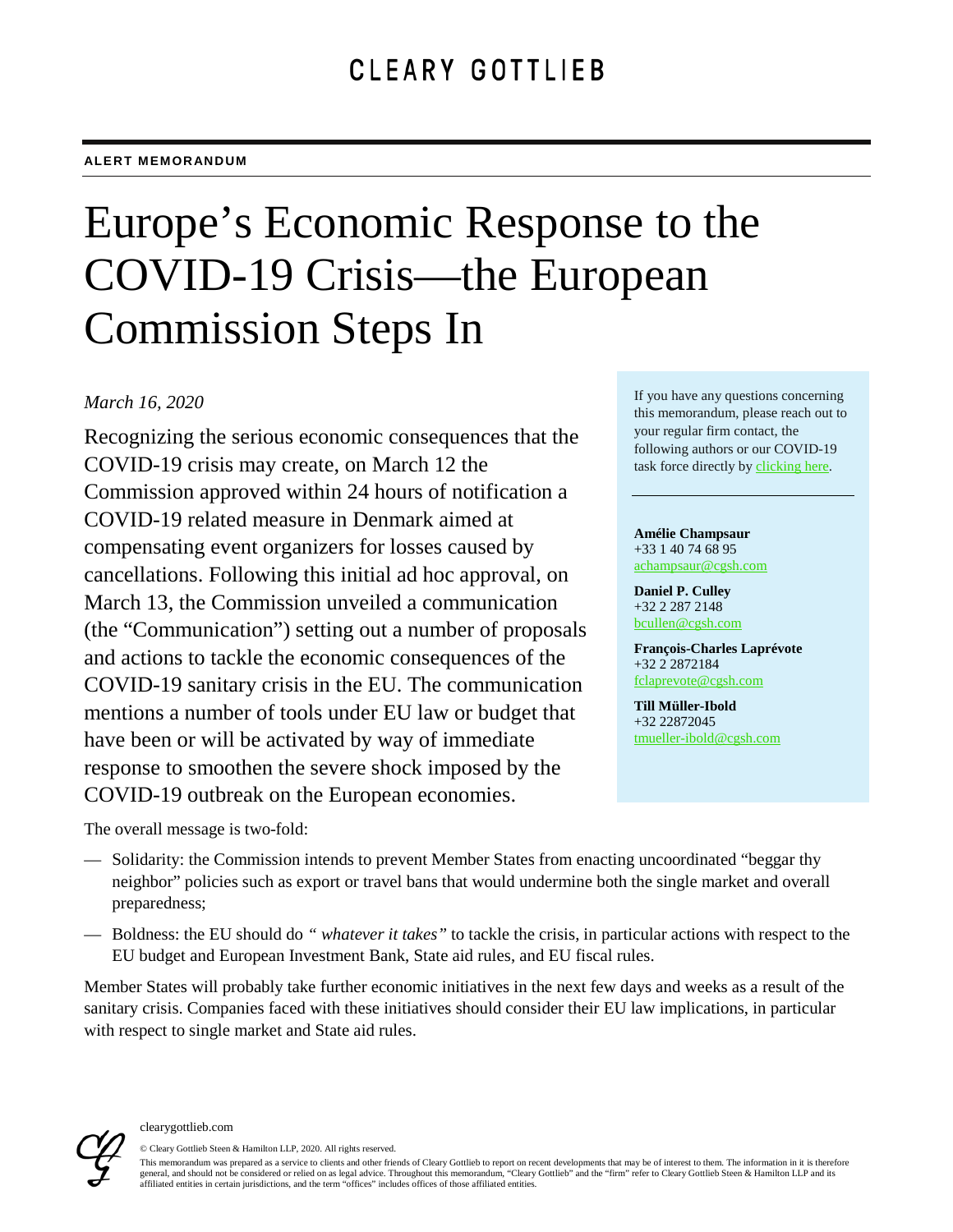# **1. Preserving the Single Market**

This section of the Communication focuses on the three industries that have been most impacted by the crisis: health, transport and tourism.

### **Health**

The Communication contains a robust reminder on the need for solidarity between Member States in the face of various restrictions introduced over the past few days at national level on exports of protective equipment and medicines, for instance by France or Germany. This follows a video conference of Heads of State organized on March 10 where the Commission was tasked to centralize the analysis of the needs and come up with initiatives to prevent shortages. On this basis, the Commission has organized a joint procurement procedure for 20 Member States and started monitoring supply and needs at European level with Member States.

The Commission also recalls that ill-designed national restrictions can exacerbate problems and contribute to amplifying shortages in other Member. Under Articles 35 and 36 TFEU, export restrictions within the Single market are in principle prohibited except when justified (i.e. "suitable, necessary and proportionate") to protect human health. Any such measure must be notified to the Commission, which is to inform other Member States and will set up a joint task force to this effect. The Commission will assess the measures that are notified in order to ensure their proportionality and reserves the right to take legal action against Member States under Single market rules if they are not corrected accordingly. More specifically Annex 2 to the Communication specifies that (i) a simple export ban cannot on its own fulfill the proportionality requirement as it does not guarantee that the people who need the equipment the most will have access to it; (ii) measures without a clearly defined scope, rationale or duration are likely to be disproportionate; (iii) regulation measures aimed at channeling the goods where they are needed the most are encouraged and (iv) price regulation measures may be useful provided they are applied on a non-discriminatory basis. The Commission also reserves the possibility to

put in place a regime for prior authorization of exports to non-EU third countries.

#### **Transport**

The Commission has proposed targeted legislation to temporarily alleviate airlines from their slot usage obligations under EU law. This legislation will prevent airlines from having to fly empty aircraft to retain their slots. The Communication has also noted the severe impact the outbreak has had on transport flows, but it does not propose any additional measures at this point.

#### **Tourism**

The Communication mostly notes the very severe impact of the outbreak without announcing specific measures at this stage.

# **2. EU budget and EIB**

The Communication announces a number of support measures funded on the EU budget or by the EIB:

- (i) Liquidity measures. These include a  $\bigoplus$  Billion guarantee to the European Investment Fund, which should allow supporting around €8 Billion of working capital, and a further  $\bigoplus$  Billion from the European Fund on Strategic Investment.
- (ii) Employment measures. These include support for short-time schemes adopted by Member States, and a proposal for a European unemployment reinsurance scheme.
- (iii)A new "Coronavirus Response Investment Initiative." This comprises €37 billion under the Cohesion policy to be used in 2020. This amount could be directed to the most immediate expenses required to tackle the outbreak, including:
	- a. support to the healthcare system;
	- b. liquidity support for companies and
	- c. support to national short time working schemes.

Additional funds will also be raised for 2020 from the Global Adjustment fund  $(\text{E} 79 \text{ million})$  and the EU Solidarity Fund (€800 million).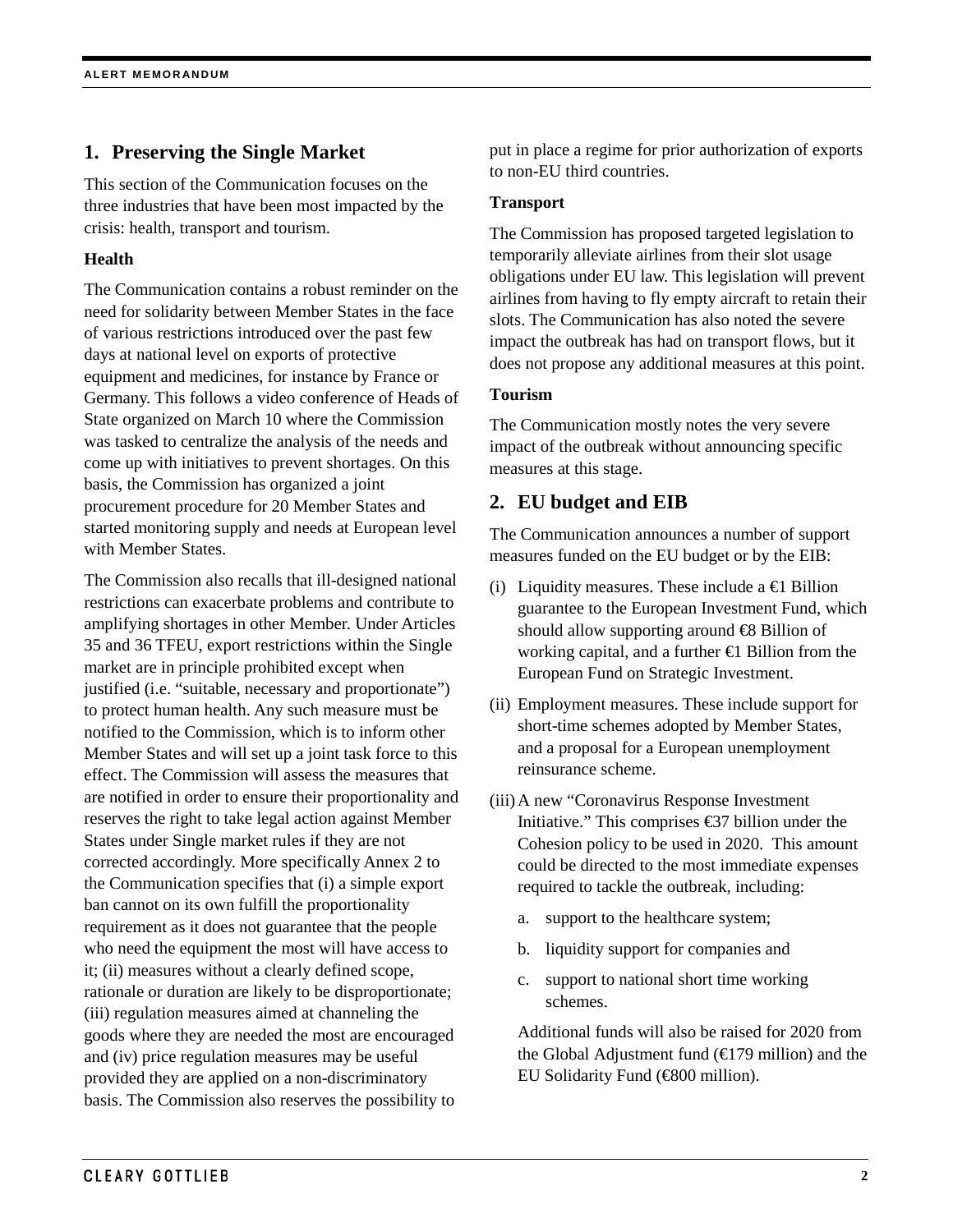The Communication also mentions the key role of the banking sector in ensuring liquidity flows to the economy. In addition to measures announced by the ECB and the European Banking Authority, the Commission has clarified that it will interpret the term "extraordinary public financial support" in the Bank Restructuring and Resolution Directive to exclude aid aimed at compensating banks for direct damage suffered as a result of COVID-19 under Article 107 (2) (b) TFEU (see Section 3. below). The upshot of this interpretation is that receipt of this aid will not trigger resolution.

# **3. State aid**

Given the limited size of the EU budget (around 1% of the EU's GDP), most of the public expenses related to the COVID-19 crisis will likely be funded by national budgets and might therefore be subject to the strict State aid rules of Articles 107 and 108 TFEU. As was the case in the 2008 financial crisis (and in other more localized crises stemming from natural disasters) the Commission has indicated its willingness to relax these rules, while maintain a certain degree of control over public support initiatives. The Commission therefore:

- Encourages Member States to prioritize measures that do not qualify as State aid, such as nonselective wage subsidies or suspensions of taxes, social security contributions, or aid to consumers (e.g. for cancelled services).
- Encourages Member States to use existing tools that do not require prior Commission approval, such as the *de minimis* exemption regulation for small amounts of aid (less than 200,000 euros, with lower thresholds for the road freight an agricultural sector), or the General Block Exemption Regulation, which exempts several types of aid measures from prior Commission approval. $<sup>1</sup>$  $<sup>1</sup>$  $<sup>1</sup>$ </sup>
- Stands ready to approve the provision of urgent liquidity aid through guarantees or loans for a

maximum of 6 months under Article 107 (3) (c) TFEU, which allows aid to companies in difficulty (but requires prior Commission approval). Importantly (and similarly to the 2008 financial crisis) the Commission stands ready to relax the so-called "one time, last time principle", an established rule that prevented companies that had received this type of aid in the 10 previous years to receive additional support.

- Classifies COVID-19 as an "exceptional occurrence" under Article 107 (2) (b) TFEU,[2](#page-2-0) which provides that *"aid to make good the damage caused by natural disasters or exceptional occurrences"* shall be compatible with the internal market. This legal basis was for instance exceptionally used to clear aid to airlines affected by post-September 11 shutdowns as well as the eruption of a volcano in Iceland. An important limitation is that there must be a direct causation link between the aid, the level of the damage, and the exceptional occurrence. But once it is determined that the aid comes under this provision the Commission has no discretion but to clear the aid. On March 11, the Commission applied this legal basis for the first time to the current sanitary crisis, approving within 24 hours of notification a COVID-19 related measure in Denmark aimed at compensating event organizers for losses caused by cancellations. Other approval decisions are likely to follow, although it remains to be seen how far the Commission will be ready to take the causality link in order to justify clearances. At this stage the Communication mentions the transport, tourism and hospitality sectors as possible beneficiaries of such aid. Banking is also incidentally mentioned, although it remains to be seen what the Commission would consider as "direct damage" suffered by this sector.
- Approves the application to Italy of Article 107 (3) (b), which relates to aid aimed at remedying a serious disturbance in a Member State economy

<span id="page-2-0"></span><sup>&</sup>lt;sup>1</sup> Although the definition of "natural disasters" covered in the GBER does not include epidemics.

<sup>&</sup>lt;sup>2</sup> Article 107 (2) (b) TFUE : « The following shall be compatible with t